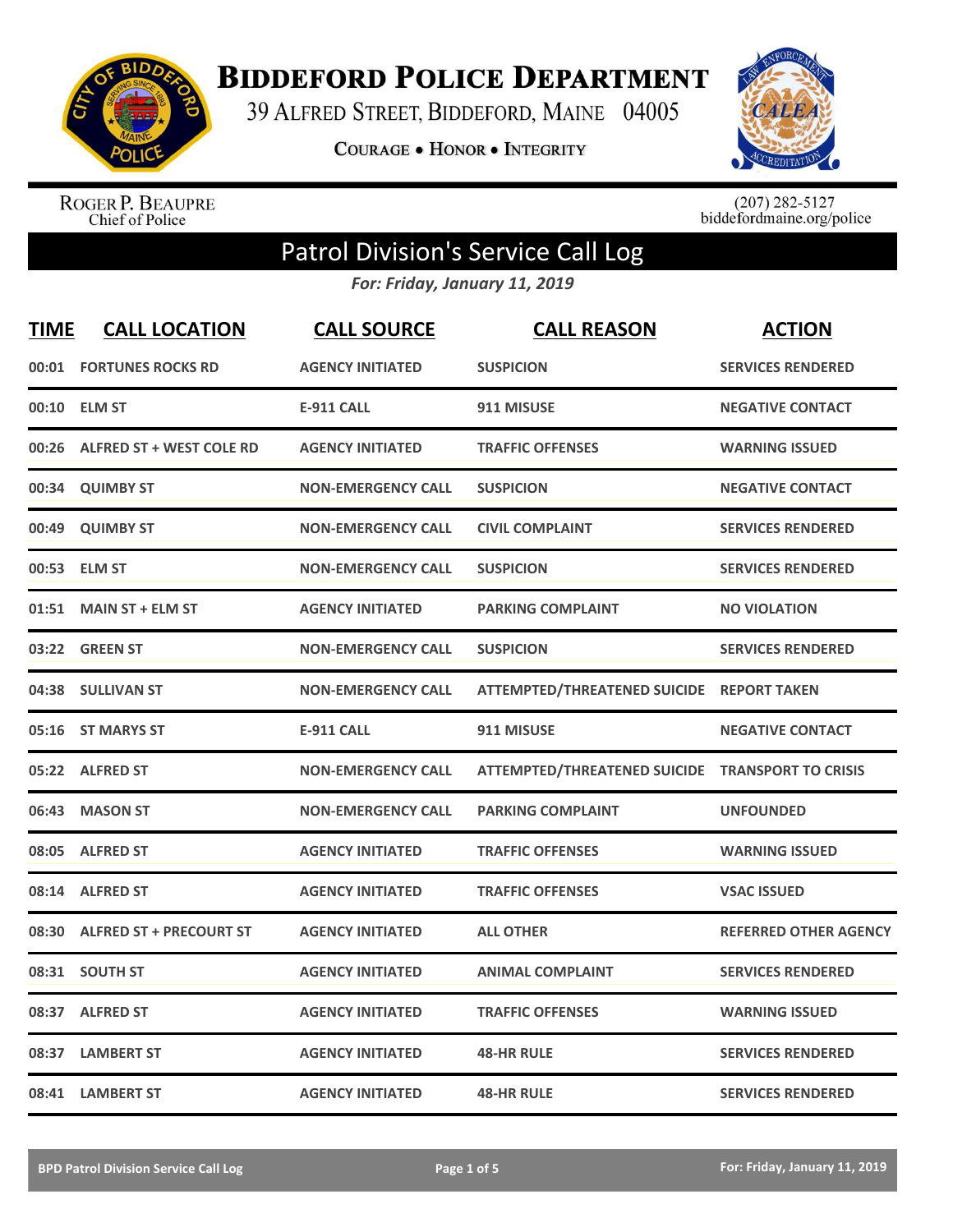| <b>TIME</b> | <b>CALL LOCATION</b>      | <b>CALL SOURCE</b>        | <b>CALL REASON</b>                 | <b>ACTION</b>             |
|-------------|---------------------------|---------------------------|------------------------------------|---------------------------|
|             | 08:48 ALFRED ST           | <b>AGENCY INITIATED</b>   | <b>TRAFFIC OFFENSES</b>            | <b>VSAC ISSUED</b>        |
|             | 08:53 PONDEROSA LN        | <b>NON-EMERGENCY CALL</b> | <b>ARTICLES LOST/FOUND</b>         | <b>SERVICES RENDERED</b>  |
|             | 09:00 ALFRED ST           | <b>AGENCY INITIATED</b>   | <b>TRAFFIC OFFENSES</b>            | <b>VSAC ISSUED</b>        |
|             | 09:15 GRANITE ST          | <b>NON-EMERGENCY CALL</b> | <b>THEFT</b>                       | <b>SERVICES RENDERED</b>  |
|             | 09:24 MILE STRETCH RD     | <b>AGENCY INITIATED</b>   | <b>TRAFFIC OFFENSES</b>            | <b>WARNING ISSUED</b>     |
| 09:26       | <b>MOUNTAIN RD</b>        | <b>AGENCY INITIATED</b>   | <b>TRAFFIC OFFENSES</b>            | <b>WARNING ISSUED</b>     |
|             | 09:50 HARRISON AVE        | <b>AGENCY INITIATED</b>   | <b>PARKING COMPLAINT 48HR RULE</b> | <b>SERVICES RENDERED</b>  |
|             | 09:53 SUMMER ST           | <b>AGENCY INITIATED</b>   | <b>PARKING COMPLAINT 48HR RULE</b> | <b>SERVICES RENDERED</b>  |
|             | 10:06 ALFRED ST           | <b>NON-EMERGENCY CALL</b> | <b>SUSPICION</b>                   | <b>REPORT TAKEN</b>       |
|             | 10:14 ELM ST              | <b>NON-EMERGENCY CALL</b> | <b>TRESPASSING BY MV</b>           | <b>GONE ON ARRIVAL</b>    |
|             | 10:32 ADAMS ST            | <b>OTHER</b>              | <b>ANIMAL COMPLAINT</b>            | <b>SERVICES RENDERED</b>  |
|             | 10:35 ELM ST              | <b>AGENCY INITIATED</b>   | <b>TRAFFIC OFFENSES</b>            | <b>WARNING ISSUED</b>     |
|             | 10:46 ELM ST + DRAPEAU ST | <b>AGENCY INITIATED</b>   | <b>TRAFFIC OFFENSES</b>            | <b>WARNING ISSUED</b>     |
|             | 10:55 ELM ST              | <b>AGENCY INITIATED</b>   | <b>TRAFFIC OFFENSES</b>            | <b>WARNING ISSUED</b>     |
|             | 11:18 POMERLEAU ST        | <b>AGENCY INITIATED</b>   | <b>TRAFFIC OFFENSES</b>            | <b>VSAC ISSUED</b>        |
|             | 11:37 BARRA RD            | <b>NON-EMERGENCY CALL</b> | <b>ANIMAL COMPLAINT</b>            | <b>NO ACTION REQUIRED</b> |
|             | 11:45 ALFRED ST           | <b>AGENCY INITIATED</b>   | <b>TRAFFIC OFFENSES</b>            | <b>VSAC ISSUED</b>        |
|             | 12:02 PRECOURT ST         | <b>AGENCY INITIATED</b>   | <b>TRAFFIC OFFENSES</b>            | <b>VSAC ISSUED</b>        |
|             | 12:13 ALFRED ST           | <b>E-911 CALL</b>         | 911 MISUSE                         | <b>NO ACTION REQUIRED</b> |
|             | 12:15 HILL ST             | <b>AGENCY INITIATED</b>   | <b>TRAFFIC OFFENSES</b>            | <b>WARNING ISSUED</b>     |
|             | 12:19 LANDRY ST + HILL ST | <b>AGENCY INITIATED</b>   | <b>TRAFFIC OFFENSES</b>            | <b>WARNING ISSUED</b>     |
|             | $12:24$ POOL ST + OAK ST  | <b>AGENCY INITIATED</b>   | <b>TRAFFIC OFFENSES</b>            | <b>WARNING ISSUED</b>     |
|             | 12:28 HILL ST             | E-911 CALL                | 911 MISUSE                         | <b>SERVICES RENDERED</b>  |
|             | 12:30 ROBERTS ST          | <b>NON-EMERGENCY CALL</b> | <b>SUSPICION</b>                   | <b>REPORT TAKEN</b>       |
|             | 12:33 HILL ST             | <b>AGENCY INITIATED</b>   | <b>TRAFFIC OFFENSES</b>            | <b>VSAC ISSUED</b>        |
|             | 12:35 WATER ST + HIGH ST  | <b>AGENCY INITIATED</b>   | <b>TRAFFIC OFFENSES</b>            | <b>WARNING ISSUED</b>     |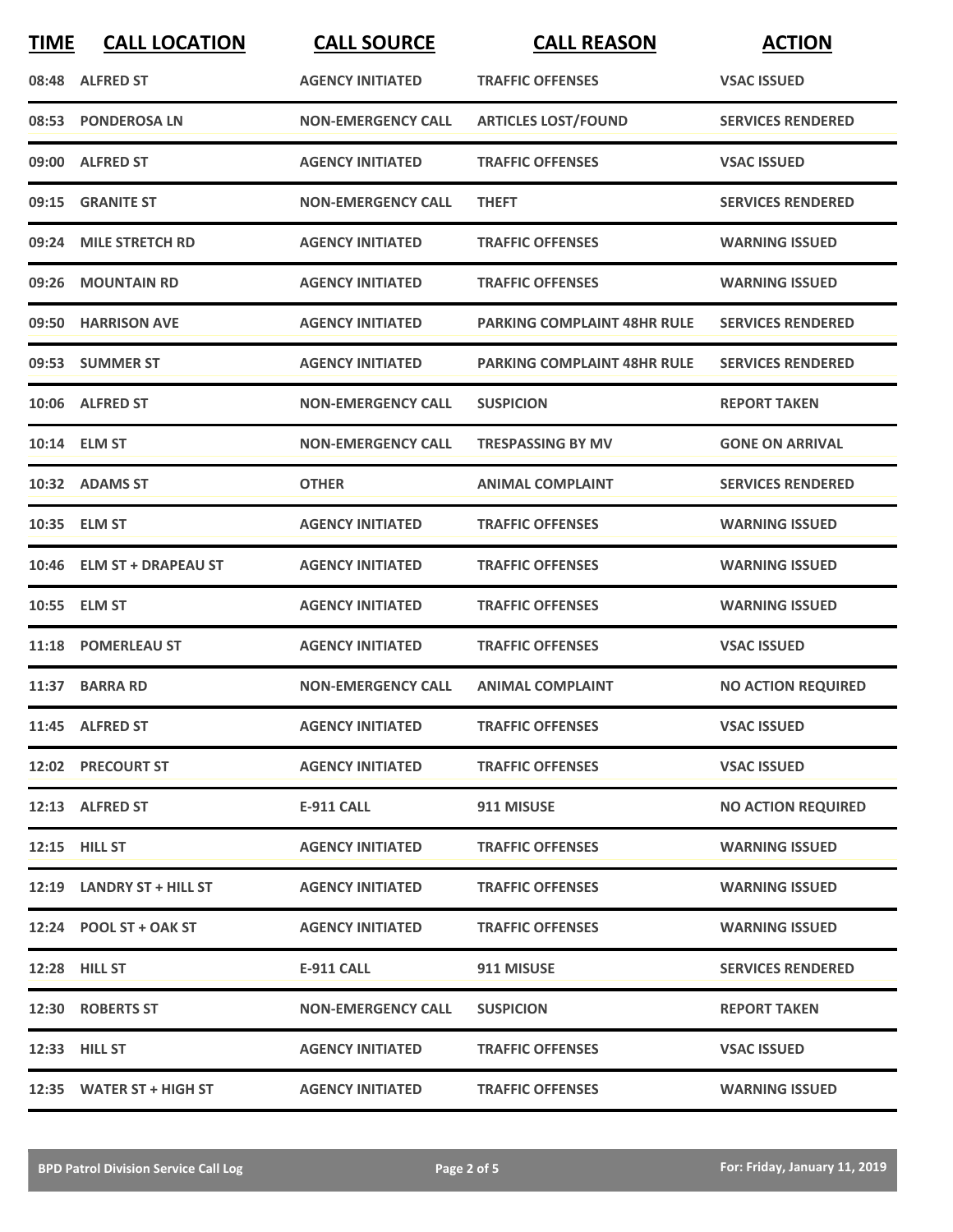| <b>TIME</b> | <b>CALL LOCATION</b>                  | <b>CALL SOURCE</b>                                        | <b>CALL REASON</b>                                                                               | <b>ACTION</b>                |
|-------------|---------------------------------------|-----------------------------------------------------------|--------------------------------------------------------------------------------------------------|------------------------------|
| 12:41       | <b>BOULDER WAY</b>                    | <b>E-911 CALL</b>                                         | 911 MISUSE                                                                                       | <b>WARNING ISSUED</b>        |
|             | 13:04 AMHERST ST                      | <b>E-911 CALL</b>                                         | <b>THEFT</b>                                                                                     | <b>REPORT TAKEN</b>          |
|             | 13:09 ALFRED ST                       | <b>AGENCY INITIATED</b>                                   | <b>TRAFFIC OFFENSES</b>                                                                          | <b>WARNING ISSUED</b>        |
|             | 13:12 ALFRED ST                       | <b>WALK-IN AT STATION</b>                                 | <b>COURT ORDERED CHECK IN</b>                                                                    | <b>NO VIOLATION</b>          |
|             | 13:36 WATER ST + HIGH ST              | <b>AGENCY INITIATED</b>                                   | <b>TRAFFIC OFFENSES</b>                                                                          | <b>WARNING ISSUED</b>        |
|             | 13:47 WATER ST + PIKE ST              | <b>AGENCY INITIATED</b>                                   | <b>TRAFFIC OFFENSES</b>                                                                          | <b>CITATION ISSUED</b>       |
|             | <b>CHARGE: ATTACHING FALSE PLATES</b> |                                                           | OFFENDER: KAYLA M MCCRILLIS  AGE: 30  RESIDENT OF: BUXTON, ME                                    |                              |
|             | 13:58 POOL ST                         | <b>NON-EMERGENCY CALL</b>                                 | <b>UNLOCKED DOORS - WINDOWS</b>                                                                  | <b>SERVICES RENDERED</b>     |
|             | 14:11 ALFRED ST                       | <b>AGENCY INITIATED</b>                                   | <b>TRAFFIC OFFENSES</b>                                                                          | <b>WARNING ISSUED</b>        |
|             | 14:12 WESTERN AVE                     | <b>NON-EMERGENCY CALL</b>                                 | <b>THEFT</b>                                                                                     | <b>SERVICES RENDERED</b>     |
|             | 14:21 SUNSET CIR                      | <b>AGENCY INITIATED</b>                                   | <b>TRAFFIC OFFENSES</b><br>OFFENDER: JASON ZACHARY BOISLARD  AGE: 45  RESIDENT OF: BIDDEFORD, ME | <b>CITATION ISSUED</b>       |
|             |                                       | CHARGE: OPERATE WHILE LICENSE SUSPENDED OR REVOKED, PRIOR |                                                                                                  |                              |
| 14:28       | <b>SOUTH ST</b>                       | <b>NON-EMERGENCY CALL</b>                                 | <b>DISTURBANCE / NOISE</b>                                                                       | <b>SERVICES RENDERED</b>     |
|             | 14:34 ALFRED ST                       | <b>WALK-IN AT STATION</b>                                 | <b>PAPERWORK</b>                                                                                 | <b>SERVICES RENDERED</b>     |
|             | 14:44 SUMMER ST                       | <b>AGENCY INITIATED</b>                                   | <b>PAPERWORK</b>                                                                                 | <b>SERVICES RENDERED</b>     |
| 15:06       | <b>QUIMBY ST</b>                      | <b>NON-EMERGENCY CALL</b>                                 | <b>HARASSMENT</b>                                                                                | <b>SERVICES RENDERED</b>     |
|             | 15:09 ELM ST                          | <b>E-911 CALL</b>                                         | <b>DISABLED VEHICLE</b>                                                                          | <b>NEGATIVE CONTACT</b>      |
|             | 15:17 HILL ST                         | <b>NON-EMERGENCY CALL</b>                                 | DRUG / CODE ENFORCEMENT                                                                          | <b>REFERRED OTHER AGENCY</b> |
|             | 15:29 SOUTH ST + VILLAGE LN           | <b>AGENCY INITIATED</b>                                   | <b>TRAFFIC OFFENSES</b>                                                                          | <b>WARNING ISSUED</b>        |
|             | 15:36 MAIN ST + PARKVIEW CT           | <b>AGENCY INITIATED</b>                                   | <b>TRAFFIC OFFENSES</b>                                                                          | <b>WARNING ISSUED</b>        |
|             | 15:59 HARRISON AVE + SUMMER ST        | <b>AGENCY INITIATED</b>                                   | <b>TRAFFIC OFFENSES</b>                                                                          | <b>WARNING ISSUED</b>        |
|             | <b>15:59 FRANKLIN ST</b>              | <b>AGENCY INITIATED</b>                                   | <b>PARKING COMPLAINT</b>                                                                         | <b>PARKING TICKET ISSUED</b> |
|             | <b>16:00 WASHINGTON ST</b>            | <b>AGENCY INITIATED</b>                                   | <b>PAPERWORK</b>                                                                                 | <b>SERVICES RENDERED</b>     |
|             | 16:11 ALFRED ST                       | <b>AGENCY INITIATED</b>                                   | <b>COURT ORDERED CHECK IN</b>                                                                    | <b>SERVICES RENDERED</b>     |
|             | 16:15 WINDSOR LN                      | <b>AGENCY INITIATED</b>                                   | <b>TRAFFIC OFFENSES</b>                                                                          | <b>DEFECT CARD ISSUED</b>    |
|             | 16:18 MAY ST                          | <b>E-911 CALL</b>                                         | <b>ALL OTHER</b>                                                                                 | <b>SERVICES RENDERED</b>     |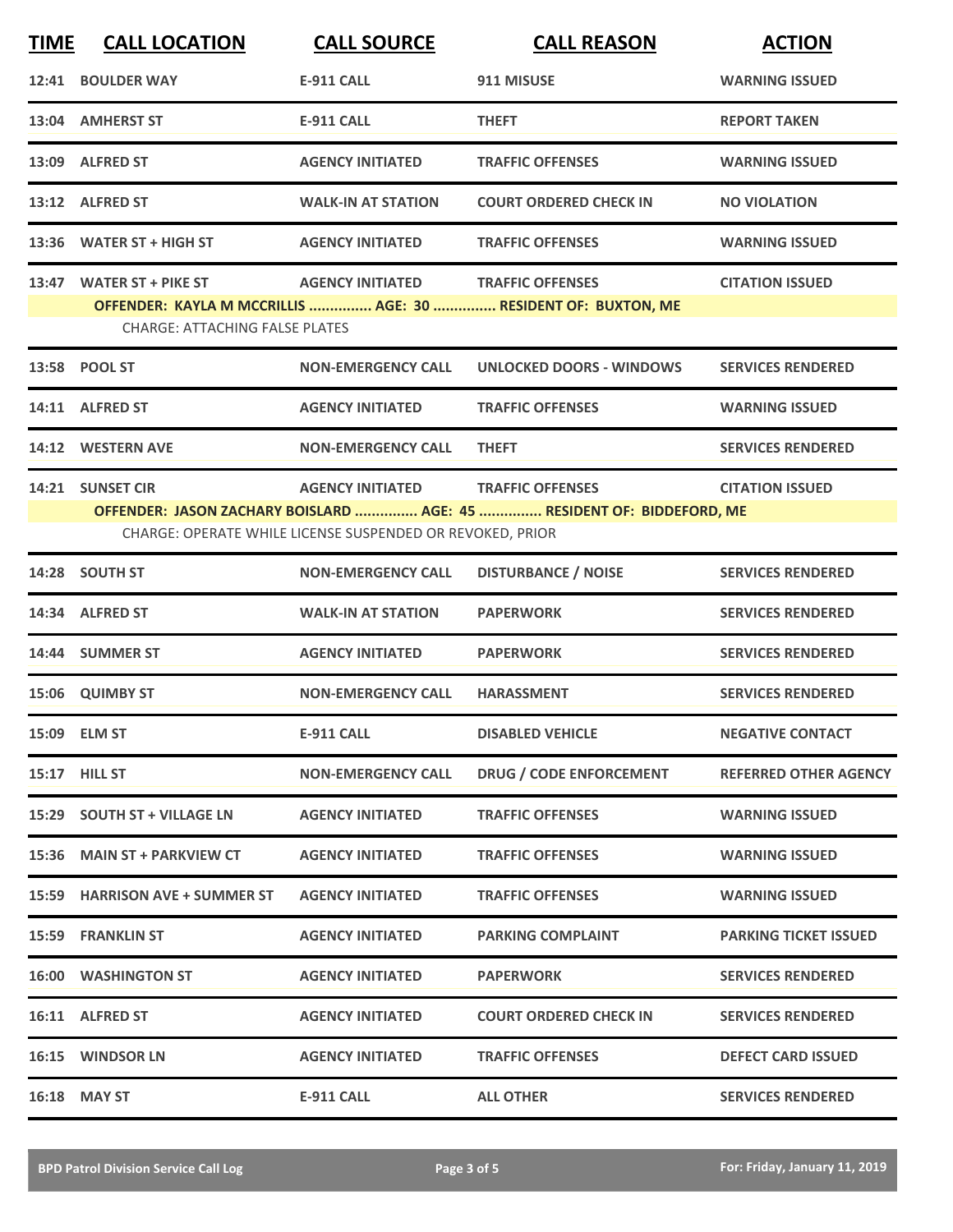| <b>TIME</b> | <b>CALL LOCATION</b>                                                                                                                                                                                                                                                                             | <b>CALL SOURCE</b>        | <b>CALL REASON</b>                                    | <b>ACTION</b>                |  |
|-------------|--------------------------------------------------------------------------------------------------------------------------------------------------------------------------------------------------------------------------------------------------------------------------------------------------|---------------------------|-------------------------------------------------------|------------------------------|--|
|             | <b>16:34 FRANKLIN ST</b>                                                                                                                                                                                                                                                                         | <b>NON-EMERGENCY CALL</b> | <b>JUVENILE OFFENSES</b>                              | <b>SERVICES RENDERED</b>     |  |
|             | 16:39 ELM ST                                                                                                                                                                                                                                                                                     | <b>E-911 CALL</b>         | 911 MISUSE                                            | <b>SERVICES RENDERED</b>     |  |
|             | 16:48 MIDDLE ST                                                                                                                                                                                                                                                                                  | <b>AGENCY INITIATED</b>   | <b>PAPERWORK</b>                                      | <b>PAPERWORK SERVED</b>      |  |
|             | 17:06 WENTWORTH ST                                                                                                                                                                                                                                                                               | <b>NON-EMERGENCY CALL</b> | <b>CIVIL COMPLAINT</b>                                | <b>CIVIL COMPLAINT</b>       |  |
|             | 17:12 POOL ST                                                                                                                                                                                                                                                                                    | <b>AGENCY INITIATED</b>   | <b>PROTECTION FROM ABUSE SERVICE PAPERWORK SERVED</b> |                              |  |
|             | 17:21 WATER ST                                                                                                                                                                                                                                                                                   | <b>NON-EMERGENCY CALL</b> | <b>CRIMINAL MISCHIEF</b>                              | <b>REPORT TAKEN</b>          |  |
|             | <b>ARREST(S) MADE</b><br>17:29 ELM ST<br><b>E-911 CALL</b><br><b>DOMESTIC COMPLAINTS</b><br>OFFENDER: DENISE MONICA RUEL  AGE: 50  RESIDENT OF: BIDDEFORD, ME<br><b>CHARGE: DOMESTIC VIOLENCE TERRORIZING</b><br>CHARGE: VIOLATING CONDITION OF RELEASE                                          |                           |                                                       |                              |  |
| 17:58       | <b>SHOPS WAY</b>                                                                                                                                                                                                                                                                                 | <b>AGENCY INITIATED</b>   | <b>PAPERWORK</b>                                      | <b>REFERRED OTHER AGENCY</b> |  |
|             | 18:16 POOL ST + KYLE LN                                                                                                                                                                                                                                                                          | <b>AGENCY INITIATED</b>   | <b>TRAFFIC OFFENSES</b>                               | <b>WARNING ISSUED</b>        |  |
|             | 18:19 ELM ST                                                                                                                                                                                                                                                                                     | <b>E-911 CALL</b>         | 911 MISUSE                                            | <b>WARNING ISSUED</b>        |  |
| 18:27       | <b>AMHERST ST</b>                                                                                                                                                                                                                                                                                | <b>AGENCY INITIATED</b>   | <b>PAPERWORK</b>                                      | <b>NEGATIVE CONTACT</b>      |  |
| 18:41       | <b>MAIN ST</b>                                                                                                                                                                                                                                                                                   | <b>E-911 CALL</b>         | 911 MISUSE                                            | <b>SERVICES RENDERED</b>     |  |
| 18:46       | <b>ALFRED ST</b>                                                                                                                                                                                                                                                                                 | <b>WALK-IN AT STATION</b> | <b>PAPERWORK</b>                                      | <b>PAPERWORK SERVED</b>      |  |
| 19:00       | <b>POOL ST + FOSS ST</b><br><b>AGENCY INITIATED</b><br><b>OPER AFTER SUSPENSION</b><br><b>ARREST(S) MADE</b><br>OFFENDER: SCOTT EDWARD PENDLETON  AGE: 51  RESIDENT OF: SACO, ME<br>CHARGE: OPERATING WHILE LICENSE SUSPENDED OR REVOKED<br><b>CHARGE: UNLAWFUL POSSESSION OF SCHEDULED DRUG</b> |                           |                                                       |                              |  |
|             | 20:05 ALFRED ST                                                                                                                                                                                                                                                                                  | <b>NON-EMERGENCY CALL</b> | <b>DISTURBANCE / NOISE</b>                            | <b>FIELD INTERVIEW</b>       |  |
| 20:18       | <b>MASON ST</b><br><b>NON-EMERGENCY CALL</b><br><b>DOMESTIC COMPLAINTS</b><br><b>ARREST(S) MADE</b><br>OFFENDER: DAMION LEE BUTTERFIELD  AGE: 19  RESIDENT OF: TRANSIENT, ME<br>CHARGE: DOMESTIC VIOLENCE ASSAULT                                                                                |                           |                                                       |                              |  |
|             | 21:04 GREEN ST                                                                                                                                                                                                                                                                                   | <b>NON-EMERGENCY CALL</b> | <b>ANIMAL COMPLAINT</b>                               | <b>SERVICES RENDERED</b>     |  |
|             | 21:16 DUPONT AVE                                                                                                                                                                                                                                                                                 | <b>NON-EMERGENCY CALL</b> | <b>DOMESTIC COMPLAINTS</b>                            | <b>REPORT TAKEN</b>          |  |
|             | 21:42 UNION ST                                                                                                                                                                                                                                                                                   | <b>NON-EMERGENCY CALL</b> | <b>CIVIL COMPLAINT</b>                                | <b>SERVICES RENDERED</b>     |  |
|             | 22:56 ELM ST                                                                                                                                                                                                                                                                                     | <b>AGENCY INITIATED</b>   | <b>TRAFFIC OFFENSES</b>                               | <b>WARNING ISSUED</b>        |  |
|             | 23:03 WENTWORTH ST                                                                                                                                                                                                                                                                               | <b>NON-EMERGENCY CALL</b> | <b>CIVIL COMPLAINT</b>                                | <b>CIVIL COMPLAINT</b>       |  |
|             | 23:20 BIDDEFORD GATEWAY CTR + ALF AGENCY INITIATED                                                                                                                                                                                                                                               |                           | <b>TRAFFIC OFFENSES</b>                               | <b>WARNING ISSUED</b>        |  |
|             |                                                                                                                                                                                                                                                                                                  |                           |                                                       |                              |  |